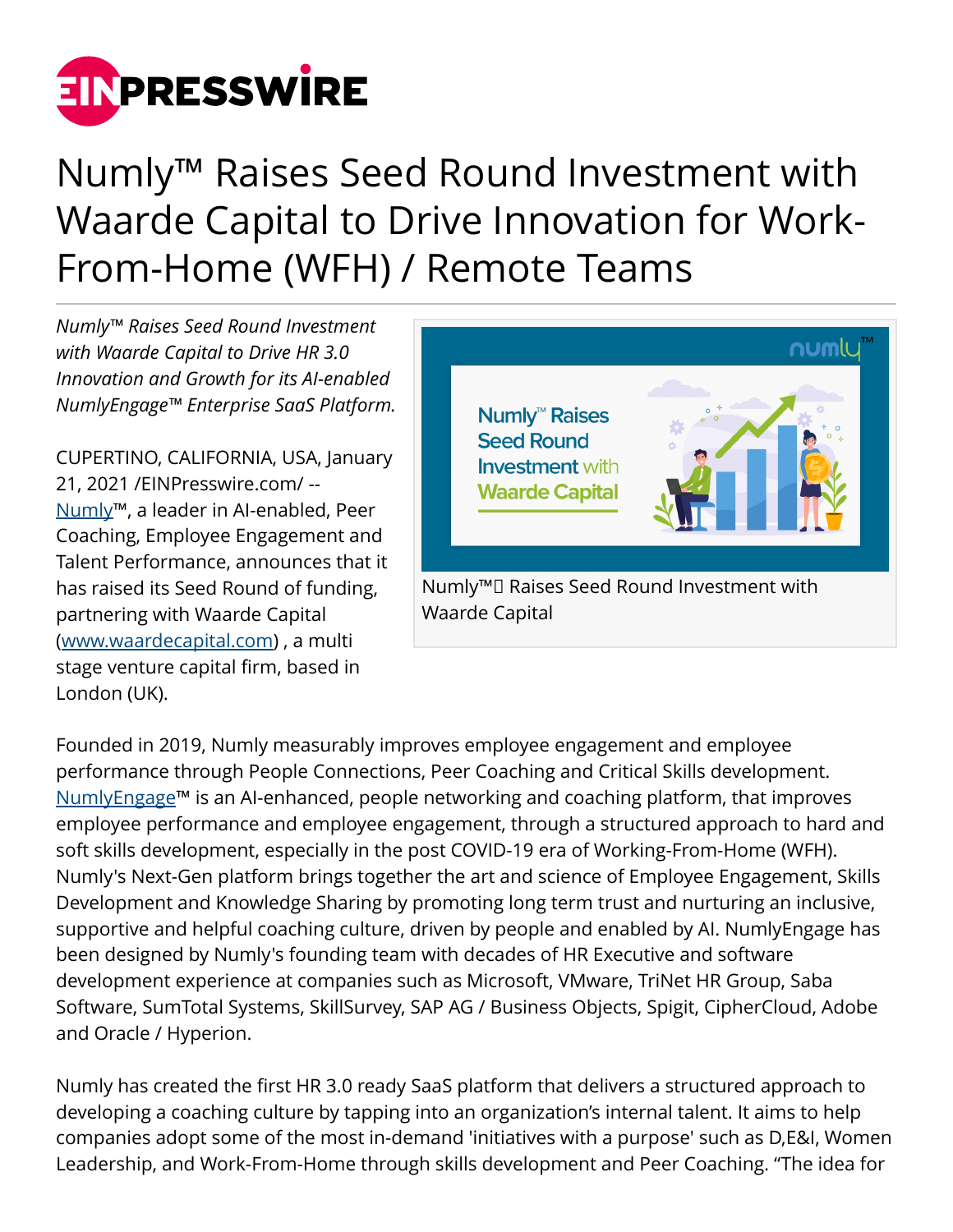our solution was simple," says [Madhukar Govindaraju](https://www.linkedin.com/in/madhukar/) (Founder and CEO, Numly), "to empower employees to coach each other. We wanted to provide organizations with a simple, structured and consistent way to coach, engage and transform their workforce by tapping into the pool of talent already available within the organization. But we wanted to do it across the organizational hierarchy. We firmly believe that leadership coaching isn't just for the top management, it's for everyone in the organization wanting to grow and develop."

Ays Sharaev, Managing Partner at Waarde Capital said, "The shift to WFH and hybrid work environments in lieu of the pandemic has companies working to redefine how to engage, motivate and upskill their employees. HR 3.0 predictions include companies having to invest in mass personalization and individualistic learning to get their workforce ready for the new work normal. This translates to an uncharted market size of USD 7.7B today and USD 39B in 2027, in the US alone. Numly's solution not only facilitates these learnings but also ensures all participants are clear winners; the customer (company), its CEO, CHRO, experienced leaders, new hires and trainees, and even eLearning content suppliers. Numly creates a new way of collaboration and communication, where even Open Learning platforms such as Coursera, edX or Udemy, could be a part of the ecosystem for Numly's customers. The integration is extremely fast, and the cost of such a solution for corporations is cheaper and much more effective than that of traditional tools."

With this new investment, Numly will leverage the funding to accelerate its go-to-market strategies and continued innovation of its AI-enabled NumlyEngage™ Enterprise SaaS Platform, which is currently adopted by several global customers.

Numly was given the Hot Vendor award for Employee Engagement, 2020 by Aragon Research.

About Numly, Inc. [\(www.numly.io\)](http://www.numly.io)

Numly™'s mission is to measurably improve employee engagement and employee performance through People Connections, Peer Coaching and Critical Skills (Hard + Soft) Development. NumlyEngage™ is an AI-enhanced platform that enables coaching as an extension of eLearning, making it possible for organizations to tap into employees' hard and soft skills and empower them to coach each other in a structured manner, while leveraging third-party learning content, expert coaches and built-in, AI-enabled coaching programs tailored for all corporate functional groups such as Sales, Customer Success, R&D/Engineering, Women Leaders, New-hires, New Managers, etc. NumlyEngage™ helps organizations accelerate revenue, increase performance, and improve employee engagement, especially in the post COVID-19 era of Working-From-Home (WFH).

Shalini Ramakrishnan Numly™, Inc. +44 7769 479028 shalini.ramakrishnan@numly.io